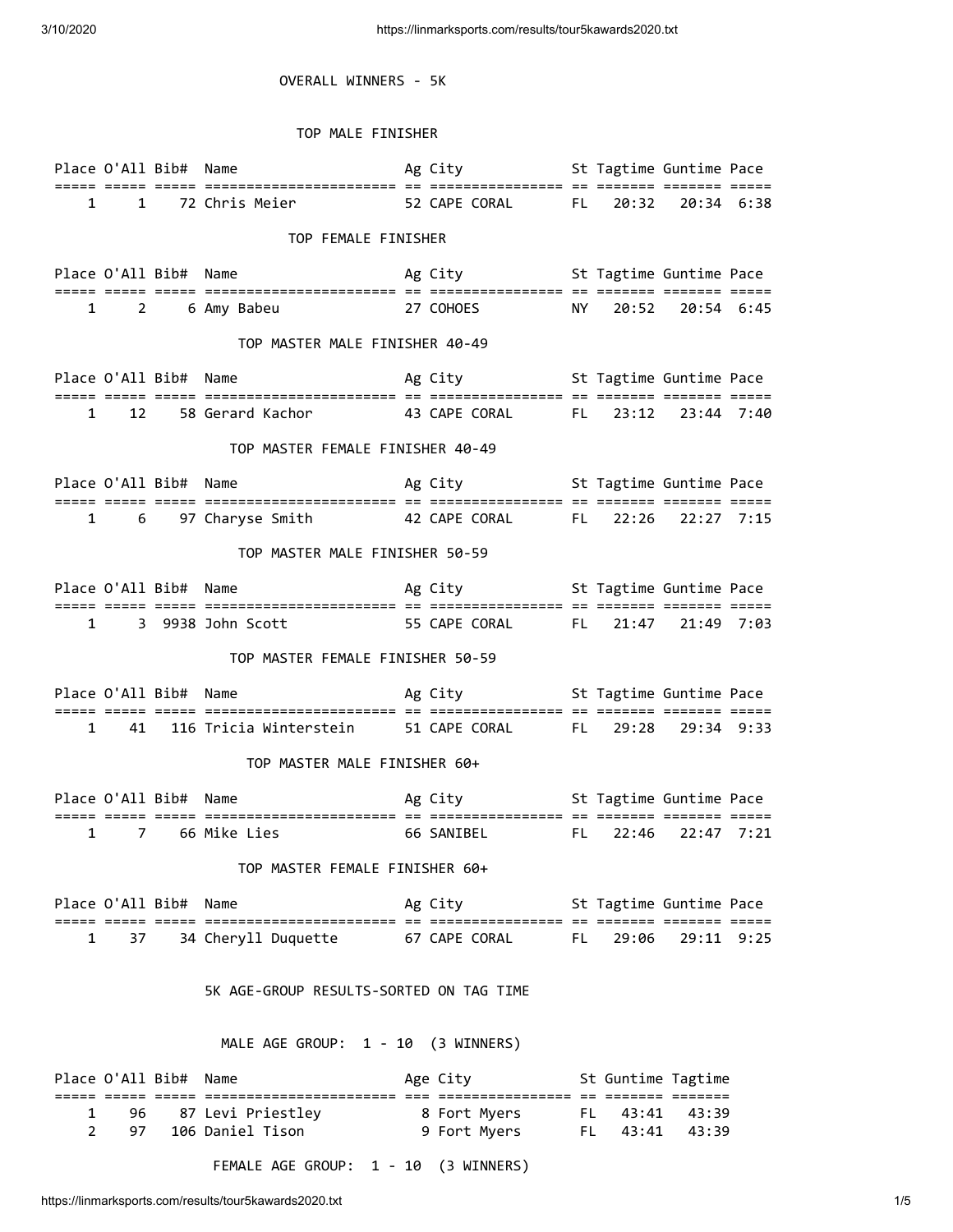3/10/2020 https://linmarksports.com/results/tour5kawards2020.txt

|   |                       |    | MALE AGE GROUP: 11 - 14 (3 WINNERS)                                                                                                                                  |                                    |      |                  |       |
|---|-----------------------|----|----------------------------------------------------------------------------------------------------------------------------------------------------------------------|------------------------------------|------|------------------|-------|
|   | Place O'All Bib# Name |    | Age City <b>St Guntime Tagtime</b>                                                                                                                                   |                                    |      |                  |       |
|   |                       |    | 1 19 196 Emilio De La Cruz 11 Naples FL 25:05 25:02<br>2 56 107 Nicholas Tison 11 Fort Myers FL 31:45 31:45<br>3 102 139 Griffin Colson 11 Fort Myers FL 47:11 47:10 |                                    |      |                  |       |
|   |                       |    | FEMALE AGE GROUP: 11 - 14 (3 WINNERS)                                                                                                                                |                                    |      |                  |       |
|   |                       |    | Place O'All Bib# Name and the Age City of St Guntime Tagtime                                                                                                         |                                    |      |                  |       |
|   |                       |    | MALE AGE GROUP: 15 - 19 (3 WINNERS)                                                                                                                                  |                                    |      |                  |       |
|   |                       |    |                                                                                                                                                                      |                                    |      |                  |       |
|   |                       |    | 1 63 24 Logan Chiappetta 15 Cape Coral FL 33:45 33:35                                                                                                                |                                    |      |                  |       |
|   |                       |    | FEMALE AGE GROUP: 15 - 19 (3 WINNERS)                                                                                                                                |                                    |      |                  |       |
|   |                       |    |                                                                                                                                                                      |                                    |      |                  |       |
|   |                       |    | MALE AGE GROUP: 20 - 24 (3 WINNERS)                                                                                                                                  |                                    |      |                  |       |
|   |                       |    | Place O'All Bib# Name <b>Age City</b> 5t Guntime Tagtime                                                                                                             |                                    |      |                  |       |
|   | $2 \overline{24}$     |    | 1 17 9939 Stephen Manzo 22 Cape Coral FL 24:59 24:55<br>79 John Odonnell (jr) 23 Cape Coral FL 25:52 25:51                                                           |                                    |      |                  |       |
|   |                       |    | FEMALE AGE GROUP: 20 - 24 (3 WINNERS)                                                                                                                                |                                    |      |                  |       |
|   |                       |    |                                                                                                                                                                      |                                    |      |                  |       |
|   |                       |    | 1 32 9936 Nina Graf 21                                                                                                                                               |                                    |      | $-- 28:12 28:05$ |       |
| 2 | 54                    |    | 93 Astrid Saldana                                                                                                                                                    | 24 Cape Coral                      | FL 1 | 31:43            | 31:36 |
| 3 | 64                    |    |                                                                                                                                                                      |                                    |      |                  |       |
| 4 | 65                    |    |                                                                                                                                                                      |                                    |      |                  |       |
| 5 | 69                    |    |                                                                                                                                                                      |                                    |      |                  |       |
|   |                       |    | MALE AGE GROUP: 25 - 29 (3 WINNERS)                                                                                                                                  |                                    |      |                  |       |
|   | Place O'All Bib# Name |    |                                                                                                                                                                      | Age City <b>St Guntime Tagtime</b> |      |                  |       |
| 1 |                       | 11 |                                                                                                                                                                      |                                    |      |                  |       |
| 2 | 55                    |    |                                                                                                                                                                      |                                    |      |                  |       |
|   |                       |    | FEMALE AGE GROUP: 25 - 29 (3 WINNERS)                                                                                                                                |                                    |      |                  |       |
|   | Place O'All Bib# Name |    |                                                                                                                                                                      | Age City <b>St Guntime Tagtime</b> |      |                  |       |
|   | $1 \quad$<br>12       |    |                                                                                                                                                                      |                                    |      |                  |       |
|   | $\overline{2}$<br>31  |    | 136 Danielle Van Liew                                                                                                                                                |                                    |      | CA 27:56 27:53   |       |
| 3 | 98                    |    | 3 Nastashia Arbuckle 26 Cape Coral                                                                                                                                   |                                    |      | FL 44:44 44:38   |       |
|   |                       |    | MALE AGE GROUP: 30 - 34 (3 WINNERS)                                                                                                                                  |                                    |      |                  |       |
|   | Place O'All Bib#      |    | Name                                                                                                                                                                 | Age City <b>St Guntime Tagtime</b> |      |                  |       |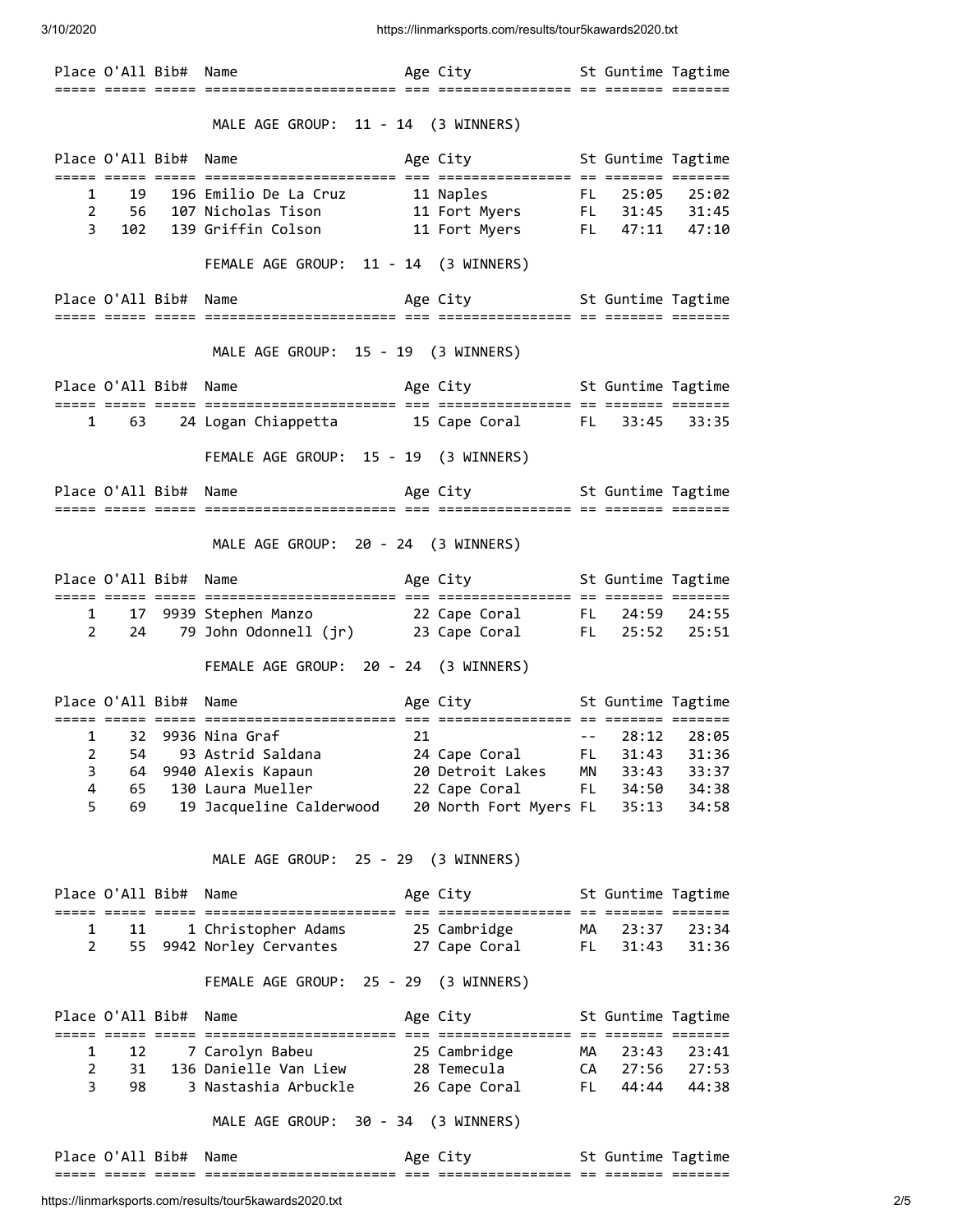| 3/10/2020                    |                  |                  |                                                                                                        | https://linmarksports.com/results/tour5kawards2020.txt |           |                                  |                            |
|------------------------------|------------------|------------------|--------------------------------------------------------------------------------------------------------|--------------------------------------------------------|-----------|----------------------------------|----------------------------|
| 1                            | 5.               |                  | 129 Ben Voisin                                                                                         | 34 Cape Coral                                          | FL.       | 22:12                            | 22:10                      |
| $\overline{2}$               | 16               |                  | 51 Patrick Huston                                                                                      | 33 Cape Coral                                          | FL 9      | 24:54                            | 24:45                      |
| 3                            | 29               |                  | 80 John Omundsen                                                                                       | 34 Cape Coral                                          | FL .      | 27:26                            | 27:17                      |
| 4                            | 30               |                  | 61 Roland Koenecke                                                                                     | 33 Cape Coral                                          | FL -      | 27:38                            | 27:19                      |
|                              |                  |                  | FEMALE AGE GROUP: 30 - 34 (3 WINNERS)                                                                  |                                                        |           |                                  |                            |
|                              |                  | Place O'All Bib# | Name<br>titli iliti titli ilitin ilitikallilililililililili oli titlililililililili ol titlisi titlisi | Age City                                               |           | St Guntime Tagtime               |                            |
| 1                            | 28               |                  | 50 Megan Huston                                                                                        | 32 Cape Coral                                          | FL -      | 27:10                            | 27:00                      |
| $\overline{2}$               | 35               |                  | 57 Danielle Kachor 33 Cape Coral                                                                       |                                                        | FL .      | 29:12                            | 28:41                      |
| 3<br>$\overline{\mathbf{4}}$ | 84<br>89         |                  | 121 Becky Arndt<br>74 Aimee Munro                                                                      | 34 Chicago                                             |           | IL 38:26 38:06<br>FL 39:49 39:42 |                            |
| 5                            | 95               |                  | 8 Raeann Bailey                                                                                        | 32 Cape Coral<br>31 Cape Coral                         |           | FL 43:52                         | 43:34                      |
|                              |                  |                  |                                                                                                        |                                                        |           |                                  |                            |
|                              |                  |                  | MALE AGE GROUP: 35 - 39 (3 WINNERS)                                                                    |                                                        |           |                                  |                            |
|                              | Place O'All Bib# |                  | Name                                                                                                   | Age City                                               |           | St Guntime Tagtime               |                            |
| 1                            | $\overline{4}$   |                  | 59 Eddie Keller                                                                                        | 39 Cape Coral<br>35 Cape Coral<br>35 Mendota Heiøhts   |           | FL 22:06                         | 22:06                      |
| $\overline{2}$               | 10               |                  | 110 Lee Waller                                                                                         |                                                        |           | FL 23:29 23:24<br>MN 30:00 29:55 |                            |
| 3                            | - 44             |                  | 60 Ryan Kessler<br>47 Matthew Hiller                                                                   | 35 Mendota Heights                                     |           |                                  |                            |
| 4                            | 111              |                  |                                                                                                        | 39 Cape Coral                                          | FL -      | 49:44                            | 49:24                      |
|                              |                  |                  | FEMALE AGE GROUP: 35 - 39 (3 WINNERS)                                                                  |                                                        |           |                                  |                            |
|                              | Place O'All Bib# |                  | Name                                                                                                   | Age City                                               |           | St Guntime Tagtime               |                            |
| 1                            | 26               |                  |                                                                                                        |                                                        |           |                                  |                            |
| $\overline{2}$               | 83               |                  |                                                                                                        |                                                        |           |                                  |                            |
|                              |                  |                  | MALE AGE GROUP: 40 - 44 (3 WINNERS)                                                                    |                                                        |           |                                  |                            |
|                              |                  | Place O'All Bib# | Name                                                                                                   | Age City                                               |           | St Guntime Tagtime               |                            |
| 1                            |                  |                  | 21 9934 Paul Tison                                                                                     | 42 Fort Myers                                          |           | FL 25:14                         | 25:13                      |
| $\overline{2}$               | 23               |                  | 119 Dan Rams                                                                                           | 43 Cape Coral                                          | FL .      | 25:47                            | 25:45                      |
|                              |                  |                  |                                                                                                        |                                                        |           |                                  |                            |
|                              |                  |                  | FEMALE AGE GROUP: 40 - 44 (3 WINNERS)                                                                  |                                                        |           |                                  |                            |
|                              | Place O'All Bib# |                  | Name                                                                                                   | Age City                                               |           | St Guntime Tagtime               |                            |
| 1                            | 68 —             |                  | 28 Jennifer Craft                                                                                      | 42 Cape Coral                                          |           | FL 34:57                         | 34:51                      |
| $\overline{2}$               |                  |                  | 112 40 Alicia Geerson                                                                                  | 41 Cape Coral                                          |           | FL 50:24                         | 50:15                      |
| 3                            | 122              |                  | 133 Shannon Robison                                                                                    | 44 Cape Coral                                          | FL -      | 57:07                            | 56:53                      |
|                              |                  |                  | MALE AGE GROUP: 45 - 49 (3 WINNERS)                                                                    |                                                        |           |                                  |                            |
|                              | Place O'All Bib# |                  | Name                                                                                                   | Age City                                               |           | St Guntime Tagtime               |                            |
| 1                            | 25.              |                  | 117 Christopher Blexrud                                                                                | 45 Cape Coral FL                                       |           | 26:16                            | 26:13                      |
| $\overline{2}$               |                  |                  | 34 9943 Jason Wolfe                                                                                    | 47 Cape Coral                                          |           |                                  | 28:24                      |
| 3                            | 70               |                  | 115 Jeff Winterstein                                                                                   | 49 Cape Coral                                          |           | FL 28:30<br>FL 35:19             | 35:13                      |
|                              |                  |                  | FEMALE AGE GROUP: 45 - 49 (3 WINNERS)                                                                  |                                                        |           |                                  |                            |
|                              | Place O'All Bib# |                  | Name                                                                                                   | Age City                                               |           | St Guntime Tagtime               |                            |
| 1                            | 37               |                  | 9944 Nicole Chausse                                                                                    | 48 Cape Coral                                          | FL -      | 29:04                            | 29:01                      |
| $\overline{2}$               | 45               |                  | 104 Amy Swaim                                                                                          | 47 Cottage Grove                                       | <b>MN</b> |                                  |                            |
| 3                            | 49               |                  | 68 Lori McFate                                                                                         | 49 Bettendorf                                          | <b>IA</b> |                                  | 30:02 29:56<br>30:56 30:53 |
| 4                            | 67               |                  | 113 Kathi Whitcomb                                                                                     | 49 Cape Coral                                          | FL .      |                                  | 34:45 34:42                |
| 5                            | 90               |                  | 23 Alicia Chiappetta                                                                                   | 45 Cape Coral                                          | FL and    | 39:54                            | 39:44                      |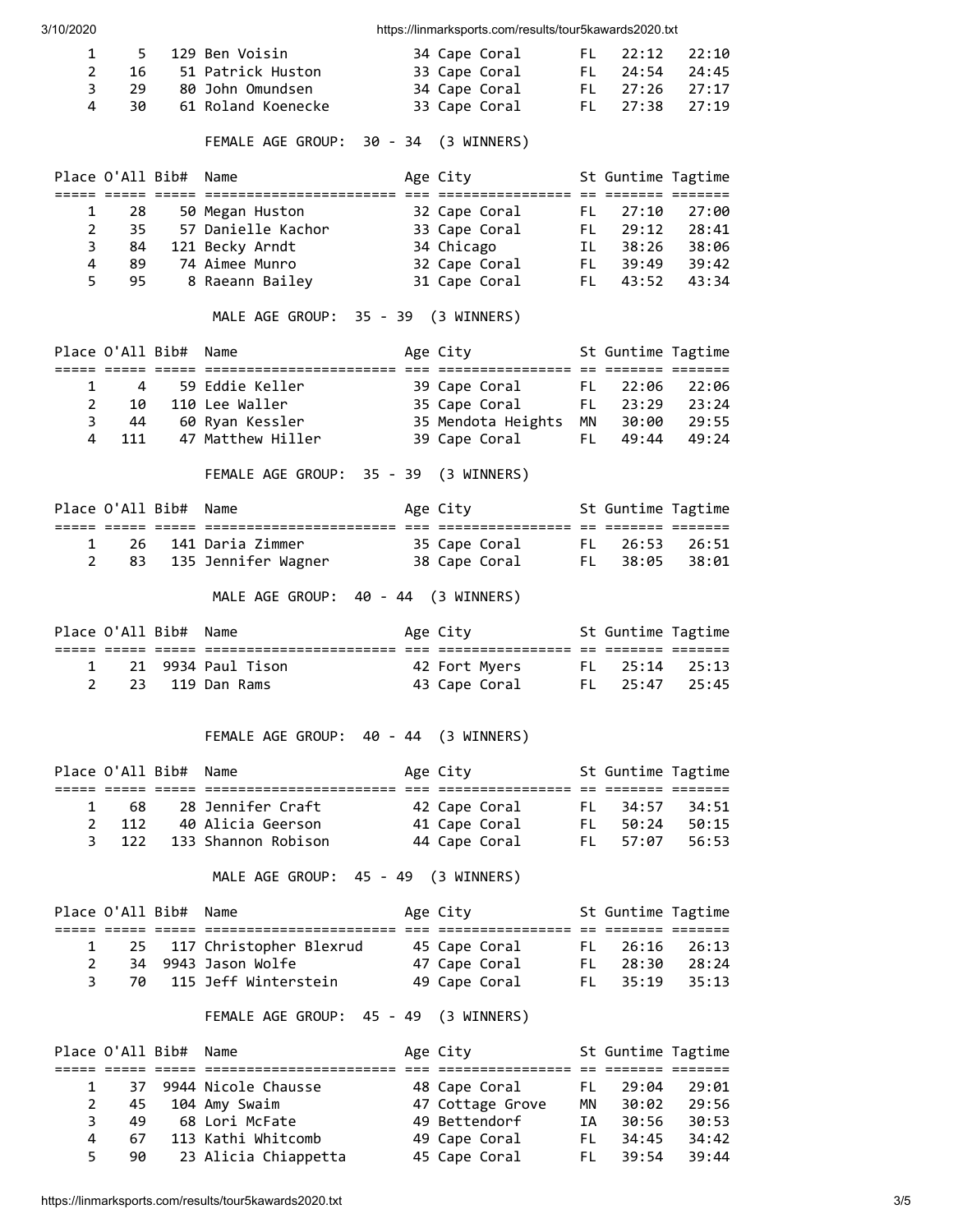|                                     |                               |                       | MALE AGE GROUP: 50 - 54 (3 WINNERS)                                                                                                                                                                                                        |    |              |                                      |                        |                    |       |
|-------------------------------------|-------------------------------|-----------------------|--------------------------------------------------------------------------------------------------------------------------------------------------------------------------------------------------------------------------------------------|----|--------------|--------------------------------------|------------------------|--------------------|-------|
|                                     |                               | Place O'All Bib# Name |                                                                                                                                                                                                                                            |    |              | Age City                             |                        | St Guntime Tagtime |       |
| 1                                   | 85                            |                       | 45 Wayne Hecht 54 Cape Coral                                                                                                                                                                                                               |    |              |                                      | FL .                   | 38:20              | 38:10 |
| $\overline{2}$                      | 123                           |                       | 35 Bryan Elmore 51 Cape Coral                                                                                                                                                                                                              |    |              |                                      | FL <sub>1</sub>        | 57:09              | 56:55 |
|                                     |                               |                       | FEMALE AGE GROUP: 50 - 54 (3 WINNERS)                                                                                                                                                                                                      |    |              |                                      |                        |                    |       |
|                                     |                               | Place O'All Bib# Name |                                                                                                                                                                                                                                            |    |              | Age City                             |                        | St Guntime Tagtime |       |
| 1                                   | 47                            |                       | 70 Christiane McMahon         53 Cape Coral                                                                                                                                                                                                |    |              |                                      | FL -                   | 30:52              | 30:45 |
| $\overline{2}$                      | 53                            |                       | 140 Julie Thompson 54 Cape Coral FL                                                                                                                                                                                                        |    |              |                                      |                        | 31:47              | 31:33 |
|                                     | $3 \qquad 72$                 |                       |                                                                                                                                                                                                                                            |    |              |                                      |                        |                    |       |
|                                     | 4 75                          |                       | 72 2 Jennifer Amandro 50 Cape Coral FL 35:53 35:51<br>75 111 Lisa Waterman 51 Cape Coral FL 36:20 36:19<br>127 9945 Liza Vallieres 51 Cape Coral FL 57:56 57:43                                                                            |    |              |                                      |                        |                    |       |
| 5                                   |                               |                       |                                                                                                                                                                                                                                            |    |              |                                      |                        |                    |       |
|                                     |                               |                       | MALE AGE GROUP: 55 - 59 (3 WINNERS)                                                                                                                                                                                                        |    |              |                                      |                        |                    |       |
|                                     |                               | Place O'All Bib# Name |                                                                                                                                                                                                                                            |    |              | Age City                             |                        | St Guntime Tagtime |       |
| 1                                   | 8                             |                       | 5 Gary Aubuchon 57 Cape Coral FL 23:10 23:09<br>124 Christoph Mueller 57 Cape Coral FL 24:29 24:26<br>73 Ingolf Micklisch 55 Cape Coral FL 24:36 24:36<br>63 Scott Kook 56 Alva FL 25:03 25:00<br>37 Patrick Esposito 59 Ft. Myers FL 28:1 |    |              |                                      |                        |                    |       |
| $\overline{2}$                      | 14                            |                       |                                                                                                                                                                                                                                            |    |              |                                      |                        |                    |       |
|                                     | $\overline{\mathbf{3}}$<br>15 |                       |                                                                                                                                                                                                                                            |    |              |                                      |                        |                    |       |
| 4<br>5                              | 18<br>33                      |                       |                                                                                                                                                                                                                                            |    |              |                                      |                        |                    |       |
|                                     |                               |                       |                                                                                                                                                                                                                                            |    |              |                                      |                        |                    |       |
|                                     |                               |                       | FEMALE AGE GROUP: 55 - 59 (3 WINNERS)                                                                                                                                                                                                      |    |              |                                      |                        |                    |       |
|                                     |                               | Place O'All Bib# Name |                                                                                                                                                                                                                                            |    |              | Age City <b>St Guntime Tagtime</b>   |                        |                    |       |
|                                     |                               |                       |                                                                                                                                                                                                                                            |    |              |                                      |                        |                    |       |
| $\mathbf{1}$<br>$\overline{2}$      | 71<br>74                      |                       |                                                                                                                                                                                                                                            |    |              |                                      |                        |                    |       |
| 3                                   |                               |                       | 78 105 Denise Talt                                                                                                                                                                                                                         |    |              |                                      |                        |                    |       |
| 4                                   | 80                            |                       | 118 Robin Piaggione 59 Cape Coral FL                                                                                                                                                                                                       |    |              |                                      |                        | 37:13              | 37:08 |
| 5                                   | 86                            |                       | 31 Leslie Deaton 58 Charlotte                                                                                                                                                                                                              |    |              |                                      | NC                     | 38:23              | 38:11 |
| MALE AGE GROUP: 60 - 64 (3 WINNERS) |                               |                       |                                                                                                                                                                                                                                            |    |              |                                      |                        |                    |       |
|                                     |                               | Place O'All Bib# Name |                                                                                                                                                                                                                                            |    | Age City     | ================= == ======= ======= |                        | St Guntime Tagtime |       |
| 1                                   | 39                            |                       | 48 Joe Hopf                                                                                                                                                                                                                                |    |              | 63 Haubstadt                         | IN                     | 29:19              | 29:14 |
| 2                                   | 40                            |                       | 102 Ian Steele                                                                                                                                                                                                                             |    |              | 64 Cape Coral                        | FL .                   | 29:27              | 29:22 |
| 3                                   | 43                            |                       | 138 Charlie Vergauwen                                                                                                                                                                                                                      |    |              | 62 Cape Coral                        | FL .                   | 29:44              | 29:41 |
| 4                                   | 46                            |                       | 9937 Bourquin Andre                                                                                                                                                                                                                        | 62 |              |                                      | $  \,$ $ \,$ $\,$ $\,$ | 30:49              | 30:41 |
| 5                                   | 87                            |                       | 83 Bill Pharris                                                                                                                                                                                                                            |    |              | 60 Burnsville                        | NC                     | 38:23              | 38:12 |
|                                     |                               |                       | FEMALE AGE GROUP: 60 - 64 (3 WINNERS)                                                                                                                                                                                                      |    |              |                                      |                        |                    |       |
|                                     | Place O'All Bib#              |                       | Name                                                                                                                                                                                                                                       |    | Age City     |                                      |                        | St Guntime Tagtime |       |
| 1                                   | 51                            |                       | 81 Joan Perkett                                                                                                                                                                                                                            |    |              | 62 Cape Coral                        | FL .                   | 31:13              | 31:06 |
| $\overline{2}$                      | 59                            |                       | 103 Robin Steele                                                                                                                                                                                                                           |    |              | 63 Cape Coral                        |                        | FL 32:18           | 32:14 |
| 3                                   | 77                            |                       | 25 Diane Claeys                                                                                                                                                                                                                            |    |              | 63 St Louis Park                     | MN                     | 36:34              | 36:25 |
| 4<br>5                              | 82                            |                       | 49 Susan Hopf                                                                                                                                                                                                                              |    | 62 Haubstadt |                                      | IN                     | 37:58              | 37:54 |
|                                     | 88                            |                       | 85 Wendy Piascik                                                                                                                                                                                                                           |    |              | 64 Cape Coral                        | FL -                   | 38:48              | 38:44 |
|                                     |                               |                       | MALE AGE GROUP: 65 - 69 (3 WINNERS)                                                                                                                                                                                                        |    |              |                                      |                        |                    |       |
|                                     | Place O'All Bib#              |                       | Name                                                                                                                                                                                                                                       |    | Age City     |                                      |                        | St Guntime Tagtime |       |
| 1                                   |                               |                       | 13 10000 John Bates                                                                                                                                                                                                                        |    |              | 69 Captiva                           |                        | FL 23:48           | 23:47 |
| $\overline{2}$                      | 20                            |                       | 33 Bobby Dickerson                                                                                                                                                                                                                         |    |              | 66 Cape Coral                        |                        | FL 25:11           | 25:09 |
| 3                                   | 22                            |                       | 122 Ivan Vega                                                                                                                                                                                                                              |    |              | 69 Cape Coral                        | FL -                   | 25:38              | 25:37 |